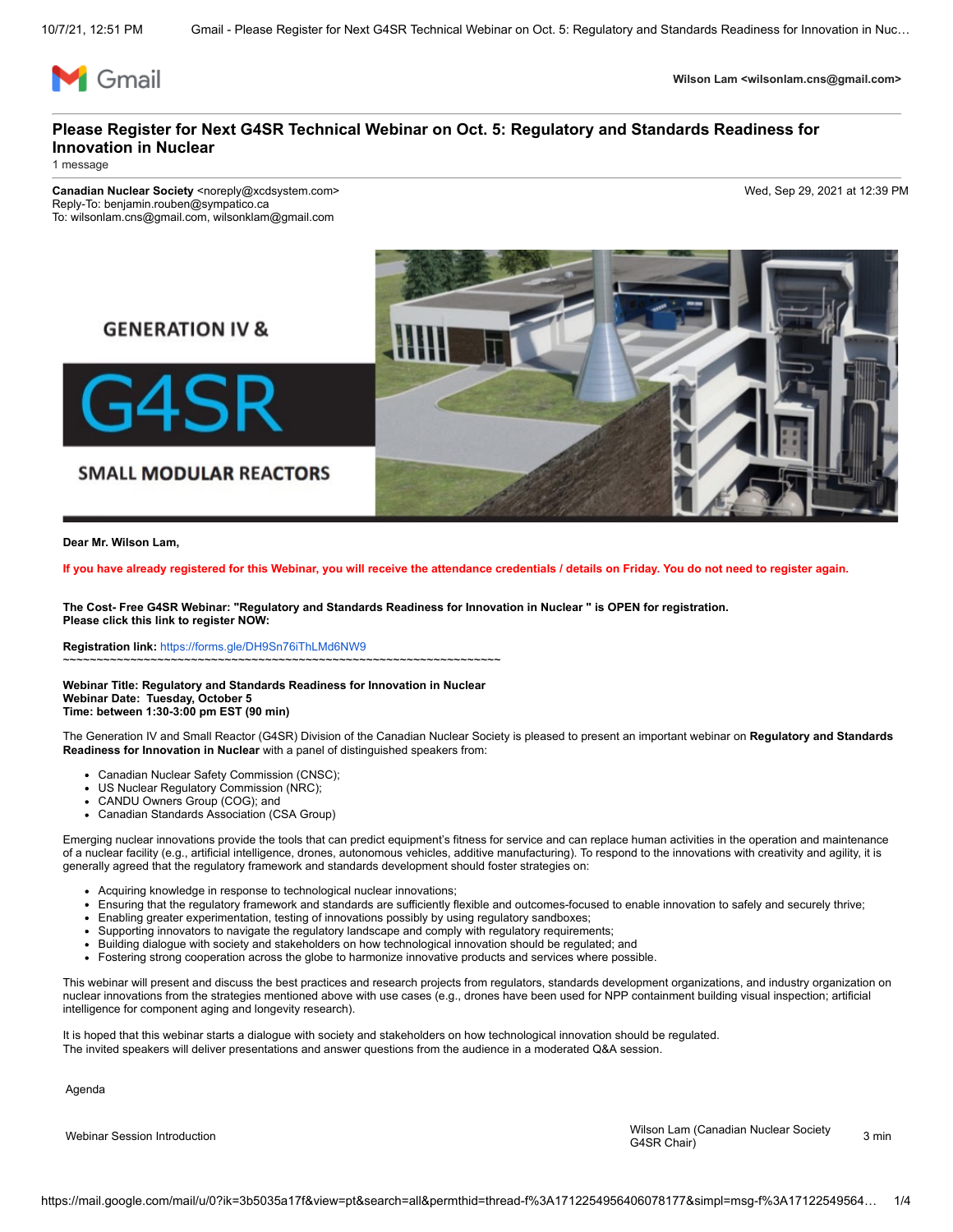| 10/7/21, 12:51 PM                  | Gmail - Please Register for Next G4SR Technical Webinar on Oct. 5: Regulatory and Standards Readiness for Innovation in Nuc |                         |           |
|------------------------------------|-----------------------------------------------------------------------------------------------------------------------------|-------------------------|-----------|
| <b>Regulatory Framework</b>        | Topic #1: Disruptive, Innovative and Emerging Technology and the Canadian Nuclear Safety Commission's                       | Kevin Lee, CNSC         | 15<br>min |
| Regulator                          | Topic #2: Moving at the Pace of Change: Achieving Regulatory Readiness as a Modern, Risk-Informed                           | Luis Betancourt, NRC    | 15<br>min |
|                                    | Topic #3: Innovation Never Stops in the Canadian Nuclear Industry                                                           | Carlos Lorencez, COG    | 15<br>min |
|                                    | Topic #4: Holding the Future to a Higher Standard: CSA Nuclear Program and Innovation                                       | Larisa Logan, CSA Group | 15<br>min |
| Panel Discussion with Audience Q&A |                                                                                                                             |                         | 30<br>min |

## **Topic 1: Disruptive, Innovative and Emerging Technology and the Canadian Nuclear Safety Commission's Regulatory Framework**



#### **Kevin Lee, Canadian Nuclear Safety Commission**

**Biography**: Kevin Lee currently leads the Canadian Nuclear Safety Commission's (CNSC) team analyzing disruptive, innovative and emerging technology (DIET). This team aims to ready the CNSC to evaluate and regulate DIET in the nuclear industry. He is also actively engaged in work readying the CNSC's regulatory framework for the regulation of Advanced Reactor Technology (ART) and Small Modular Reactors (SMRs) as well as active on numerous other policy and regulatory files at the CNSC across the broad spectrum of the Canadian nuclear sector, including fusion technologies. He has over 30 years of providing regulatory, policy and operational expertise, and extensive experience in government including nearly a decade spent as Special Assistant to the Right Hon. Jean Chretien.

**Abstract**: The past few years has witnessed growing interest in the impact disruptive, innovative and emerging technologies (DIET) may have on CNSC's Regulatory Framework. While technology always advances, what has changed is the increasingly rapid rate at which industry is adopting and deploying DIET. Sectors developing advanced reactor technology have identified potential efficiencies through DIET and there is evidence all sectors of the nuclear industry are quickly adopting DIET.

To help the CNSC stay as far ahead of the DIET development and implementation curve as possible, the CNSC formed a DIET working group (WG) to explore the prospective impacts of DIET on CNSC's Regulatory Framework and develop a strategy to ensure readiness. Meetings with the nuclear industry, other similar Canadian industries as well as other government departments helped the DIET working group establish criteria to determine if a DIET is:

a) likely to be implemented and requires updates to the regulatory framework b) likely to be implemented but is sufficiently addressed in the regulatory framework

c) unlikely to be implemented in the foreseeable future

# **Topic 2: Moving at the Pace of Change: Achieving Regulatory Readiness as a Modern, Risk-Informed Regulator**



## **Luis Betancourt, US Nuclear Regulatory Commission (NRC)**

**Biography**: Luis Betancourt is the Chief of the Accident Analysis Branch in the U.S. Nuclear Regulatory Commission (NRC)'s Office of Nuclear Regulatory Research (RES). Mr. Betancourt leads highly skilled reactor engineers/scientists and data scientists on artificial intelligence and offsite consequences of postulated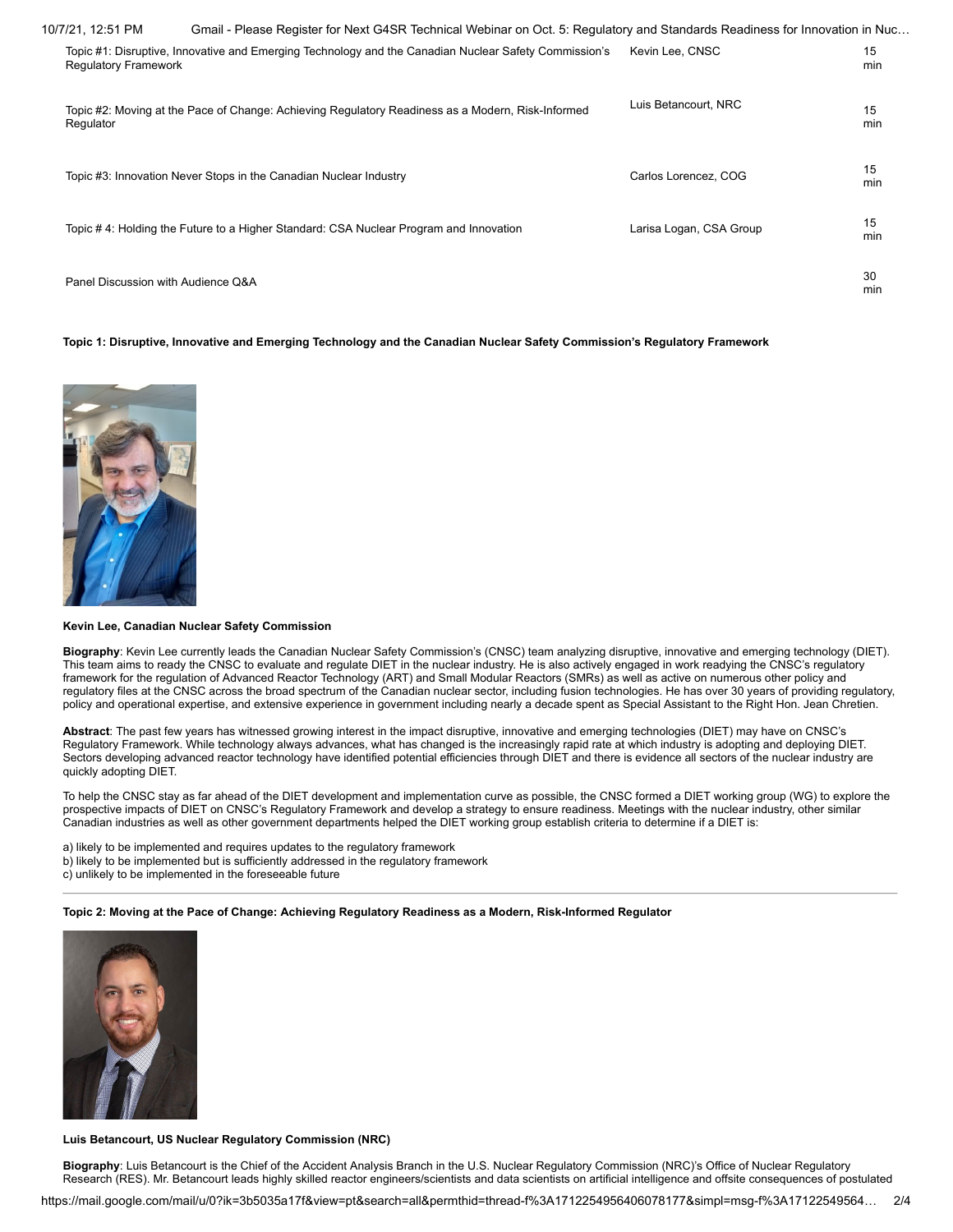10/7/21, 12:51 PM Gmail - Please Register for Next G4SR Technical Webinar on Oct. 5: Regulatory and Standards Readiness for Innovation in Nuc…

severe accidents. Mr. Betancourt joined the NRC in 2008 as a Digital Instrumentation and Controls Engineer in RES. Since that time, he has held several positions of increasing responsibility, including Project Manager and Technical Reviewer in the NRC's Office of Nuclear Reactor Regulation (NRR), the Office of New Reactors (NRO), and the Office of Nuclear Material Safety and Safeguards; Acting Chief of the Instrumentation, Controls, and Electronics Engineering Branch in NRO; and Technical Assistant for the Division of Safety Systems in NRR. Most recently, Mr. Betancourt served as the Technical Assistant for the NRR Front Office, where he supported the executive team in advancing NRR's priorities and vision. Throughout his career, he has been an ardent proponent of Science, Technology, Engineering, and Mathematics education and continues to volunteer and represent the agency at multiple annual youth outreach events in the Washington D.C. area.

Before joining the NRC, he worked as a Controls Engineer for G.E. Aviation and as a New Products Engineer at Stryker Endoscopy. Mr. Betancourt received a B.S. in Electrical Engineering from the University of Puerto Rico, Mayagüez Campus. He is a graduate of the 2010 NRC's Nuclear Safety Professional Development Program and the 2016 NRC's In-House Meeting Facilitator and Advisor Program. Mr. Betancourt is a registered Professional Engineer in the state of Maryland.

**Abstract**: The NRC is committed to enabling the safe and secure use of new and emerging technologies, especially those that can increase the safety and security of nuclear facilities. Regulatory readiness is a critical part of the NRC's plan to support that deployment. This presentation will highlight the challenges and path forward of 1) achieving regulatory readiness through regulatory engagement and research cooperation, 2) maintaining a diverse and capable regulatory workforce, and 3) leveraging domestic and international partnerships to achieve success, all while protecting public health and safety on a day-to-day basis.

### **Topic 3: Innovation Never Stops in the Canadian Nuclear Industry**



### **Carlos Lorencez, CANDU Owners Group**

**Biography**: Carlos Lorencez has more than 30 years experience in the nuclear industry and has spent the last 24 years at Ontario Power Generation. While in OPG, Carlos main focus was on nuclear safety which has included the safe operation of 10 reactor units and support for their associated areas of nuclear safety, waste management, emergency preparedness and regulatory affairs. In the past few years, he has also focused on the nuclear safety of isotope production, SMRs and decommissioning. Carlos recently joined COG's management team as the Director of Nuclear Safety and Environmental Affairs, from where he works with industry to achieve excellence in CANDU performance and to create a strong role for nuclear in a clean energy future. Carlos holds a master's degree in nuclear engineering from México's Instituto Politécnico Nacional and a doctorate in chemical engineering from the University of Toronto.

**Abstract**: Innovation has never stopped since Canada began developing its nuclear program: every new nuclear reactor design always introduced innovative ideas and improvements when compared with previous designs. Similarly, design and safety analysis methodologies continued developing to maximize operating margins while ensuring the safe operation of the reactors. All of the above was accomplished within a solid standards and regulatory framework.

After more than 70 years of familiarity with CANDU technology, the arrival of significantly different Small Modular Reactors technologies creates a challenge to the use of current standards and regulatory framework. Both effort and collaboration are needed to ensure that our updated framework is flexible enough to license in Canada these new technologies without halting our historic progress and innovation.

# **Topic 4: Holding the Future to a Higher Standard: CSA Nuclear Program and Innovation**



#### **Larisa Logan, CSA Group**

**Biography**: Larisa Logan is Program Manager, Power Generation and Delivery Standards at Canadian Standards Association (CSA Group), an independent, notfor-profit membership-based association dedicated to safety, social good, and sustainability. In her role, Larisa manages the CSA Nuclear Standards Program and works with staff and multi-stakeholder groups to develop and maintain standards-based solutions that address the needs of industry, government, and the public for the nuclear sector.

Prior to joining CSA Group, Larisa worked as a structural engineer. She holds a Master's of Applied Science degree from McMaster University and a Bachelor of Science in Civil Engineering degree from the University of Alberta. Larisa is a licensed professional engineer in Ontario and holds Lean Six Sigma Green Belt and LEED AP certification.

**Abstract:** Canadian Standards Association, operating as CSA Group (CSA), has been developing standards for the Canadian nuclear sector for more than 45 years. With over 65 standards in use and development, CSA nuclear standards support safe and reliable nuclear operations and address emerging subjects.